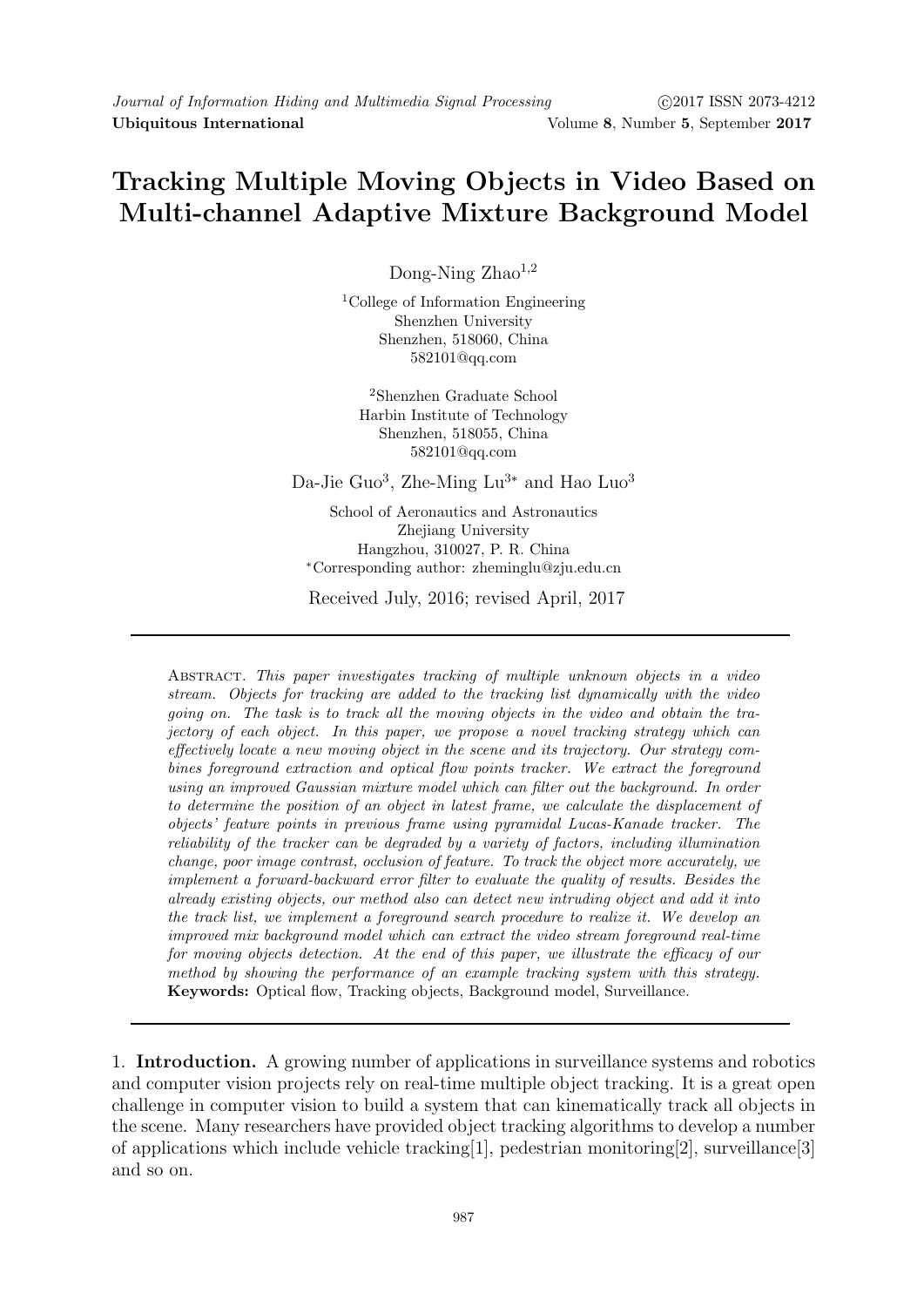In general, there are three components in a tracking system: image representation, appearance model, and motion model, though in some cases these components are merged. In this paper we focus mainly in multiple moving objects detection and tracking since it is usually the most challenging to design.

Currently, the most popular method to track a target is to extract its features by using SSD and SIFT [4]. The next stage of all tracking schemes is to transform features to a feature vector and apply interest region detection to find the most matching region in current frame. Simple patch-matching schemes such as Sum of Squared Differences(SSD) do not perform well when subject to the errors introduced by interest region detectors. Other types of methods typified by  $SIFT[4]$  perform further processing on the extracted patches to compute a feature descriptor vector which is a scale invariant. Taylor [5] proposed a method based on simple pixel patches extracted from around interest points which were referred to as Histogrammed Intensity Patch(HIP). It is more robust in error registration because they employed a training phase to learn a model for the range of patches using independent per-pixel distributions.

Although many tracking methods employ appearance models that are either defined manually or trained by frames [6, 7, 8], these methods tend to have difficulties to handle high resolution video and multiple object tracking due to time-cost problems.

Distinguished from method above, Pyramidal LKT [9] is a quick and widely used algorithm which tracks the target by calculating the local multi-scale optical flow of the feature points to locate the target. Unfortunately, tracking often faces a problem where the points dramatically change appearance or disappear from the camera view in practice. Under such circumstances, tracking often results in failure. Kalal et al. [10] studied the problem of failure detection and proposed a forward-backward evaluation method. They implemented a tracker to produce a trajectory by tracking the points forward in time and a trajectory reversely, then compared two trajectories to filter the significantly different points. They also proposed a novel tracking framework TLD [11]. TLD contained three subdivisional tasks: tracking, learning, and detection. Their method achieved good performances in tracking the single object which was initially located in first frame, but it is not well competent to handle the multiple objects tracking tasks.

Previously, Guo et al. proposed an improved real-time mix background subtraction model $[12]$ . In this paper, we will propose a novel multiple objects tracking framework based on foreground extraction. The framework decomposed the multiple objects tracking into three subtasks: foreground extraction, tracking, and detecting the new object intruding in the scene. The foreground extraction procedure locates the interested regions. The tracking procedure follows objects frame by frame. The detecting procedure finds new coming objects to track.

The remainder of the paper is organized as follows: Section 2 reviews the previous work related object tracking methods. Section 3 introduces our multiple objects tracking framework. Section 4 performs some test results and draws a conclusion. Section 5 analyzes the merits and demerits of our framework, and then finished with the plan of the future research.

2. Related Work. This section reviews the related part of our system. Section 2.1 reviews the improved mix background model for real-time tracking we previously proposed. Section 2.2 reviews the Pyramidal Lucas Kanade Tracker. Section 2.3 reviews the Forward-Backward error detector.

2.1. Multi-channel Adaptive Mixture Background Model. Extracting the foreground regions in image sequences is the fundamental task of our tracking framework.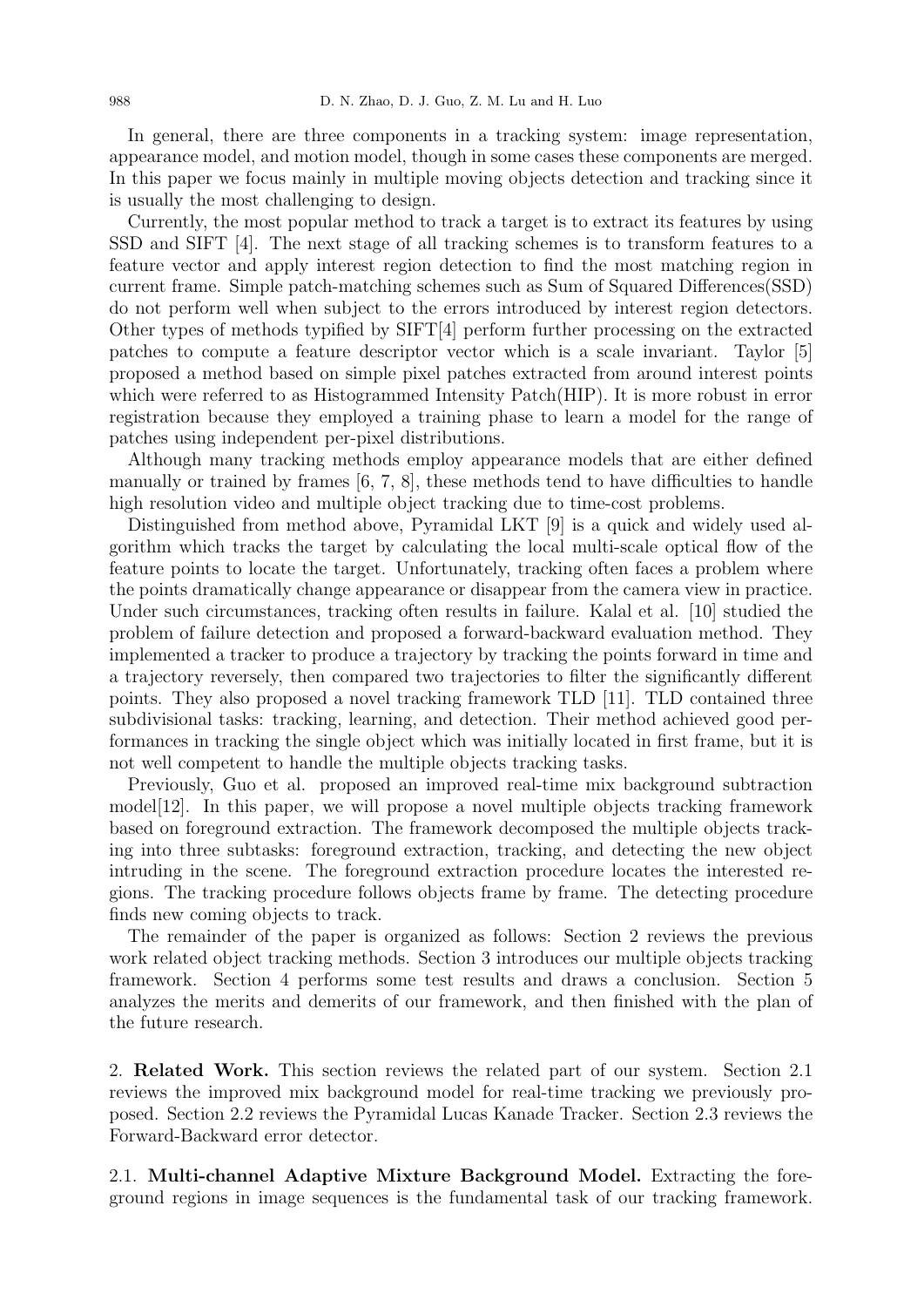Stauffer and Grimson[13] employed an adaptive nonparametric Gaussian mixture model to solve these problems. Their model can suppress the effect of small repetitive motions such as moving branch and leaves of trees as well as small camera movement. Zivkovic [14] proposed an improve method to cancel the influence of the prior video frames, and he invented an auto changed segment number algorithm to adapt to each pixel, so the processing time of each frame is reduced.

To improve the performance, we develop a multi-channel adaptive background model to extract the interested areas. We model every pixel in a frame by a mixture of maximum K Gaussian segments.

**Definition 2.1.1** At any time t, the sequence of a pixel at  $(x, y)$ , which represents the position at the y-th row and x-th column, can be expressed like that:

$$
\{X_1, X_2, ..., X_t\} = \{I_i(x, y) : 1 \le i \le t\}
$$
\n<sup>(1)</sup>

Definition 2.1.2 The probability of this pixel value in time t appearing is:

$$
P(X_t) = \sum_{i=1}^{K} w_i \eta(X_t, \mu_i, \sigma_i^2)
$$
 (2)

Where  $w_i$  is the estimate weight parameter of the *i*-th Gaussian segment.  $\eta(X_t, \mu_i, \sigma_i^2)$  is the normal distribution probability density function of the  $i$ -th segment.

Definition 2.1.3 The normal distribution probability density function is shown below:

$$
\eta(X,\mu,\sigma^2) = \frac{1}{\sqrt{2\pi}\sigma} \exp(\frac{-(x-\mu)^2}{2\sigma^2})
$$
\n(3)

Remark 2.1.1 It should be noted that all distributions are ordered by the parameter called fitness value,

$$
fitness = \frac{w}{\sqrt{\sum_{i=1}^{N} \sigma_i^2}} \tag{4}
$$

the first  $B$  segments are chosen as the background model, where  $B$  is defined as follow,

$$
B = \arg\min_{b} \left( \sum_{k=1}^{b} w_k > T \right) \tag{5}
$$

At one time, only the matched one is updated, and other segments maintain the last state. Definition 2.1.4 The multi-channel update equations are shown below:

$$
\hat{w}_{i,t+1} = \hat{w}_{i,t} + \alpha (1 - \hat{w}_{i,t})
$$
\n(6)

$$
\hat{\mu}_{i,t+1} = \hat{\mu}_{i,t} + \alpha (x_{t+1} - \hat{\mu}_{i,t})
$$
\n(7)

$$
\hat{\sigma}_{i,t+1}^2 = \hat{\sigma}_{i,t}^2 + \alpha((x_{t+1} - \hat{\mu}_{i,t})^2 - \hat{\sigma}_{i,t}^2)
$$
\n(8)

Example 2.1.1 Let us consider the following example, if one pixel contain R, G, B three channels,  $X = (x_1, x_2, x_3)$ , our method will record and update respective mean and variance using Eqs. (7) (8), but only one weight for a pixel using Eq. (6).

Definition 2.1.5 In order to check the matching result, we define a matching judging condition:

$$
\sum_{c=1}^{N} (x_{t+1,c} - \hat{\mu}_{t,c})^2 < N(2.5Var_T)^2 \tag{9}
$$

where c is the channel number of video.

When the update procedure is completed, the weight must not sum to one, so our algorithm implements a normalization. If no one is matched, a new distribution is built, if the number of segment reaches the limit, the least weight component will be replaced.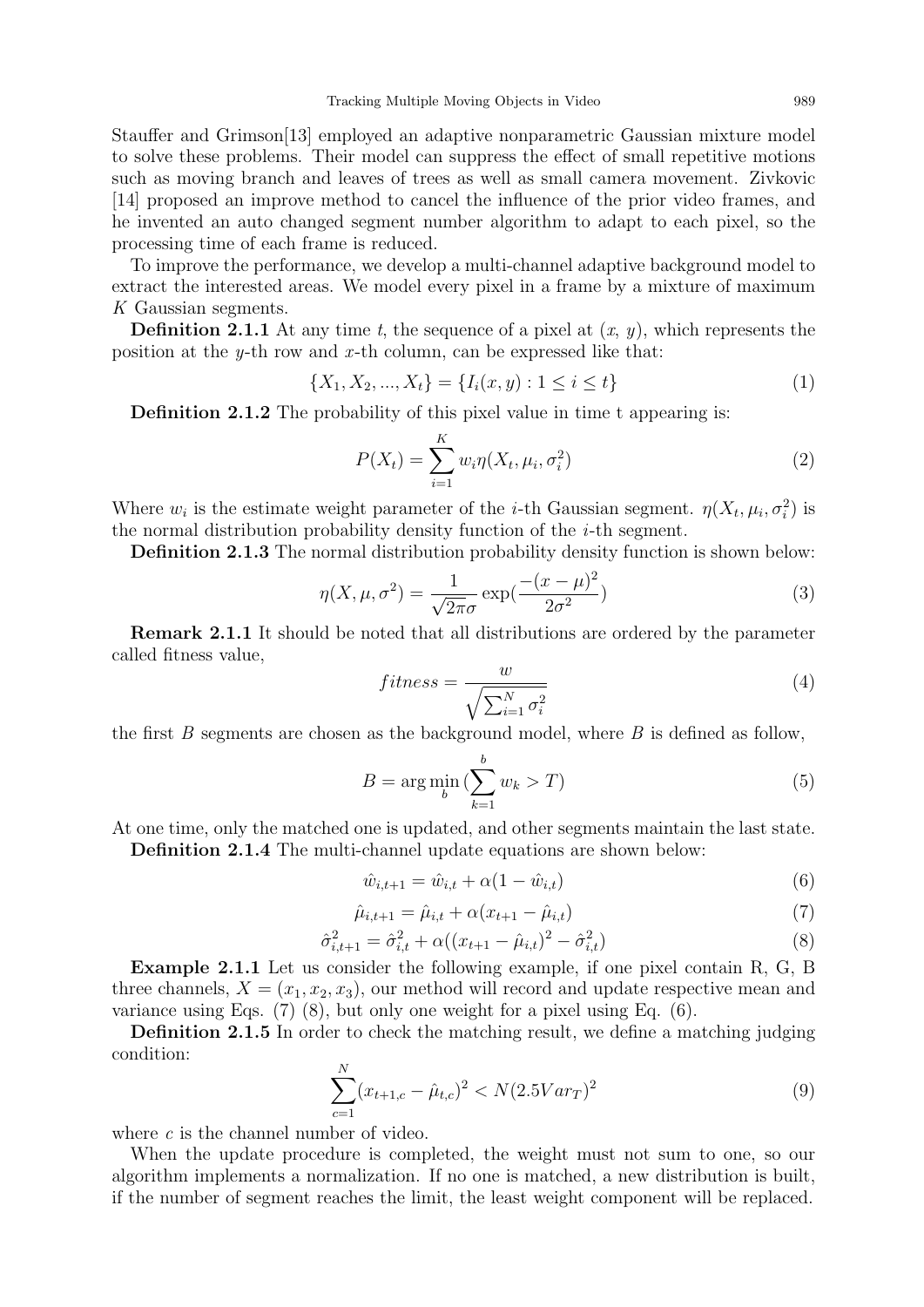2.2. Pyramidal Lucas-Kanade Tracker. Since the Lucas-Kanade algorithm [15] was proposed in 1981 image alignment has become one of the most widely used techniques in computer vision. Bouguet [9] proposed the pyramidal implementation of Lucas-Kanade algorithm. It can calculate the optical flow quickly and accurately and become a most widely used tracking method. In the following part, we will review the pyramidal Lucal-Kanade algorithm briefly.

**Definition 2.2.1** Let I and J denote two gray images adjacent to each other in a video sequence. Then  $I(\mathbf{x}) = I(x, y)$  and  $J(\mathbf{x}) = J(x, y)$  denote the pixel value of two images at the location  $\mathbf{x} = (x, y)^T$ , where x and y are column and row position number. The image I is referenced as the previous frame, and the image  $J$  as the current frame. Generally, the top left corner pixel coordinate vector is  $(0,0)^T$  (origin point). Let W and H denote the width and height of two images, so the bottom right point position is  $(W-1, H-1)^T$ .

Consider an image pixel  $\mathbf{a} = (a_x, a_y)^T$  on the previous image I, the task of this algorithm is to find the most possible location  $\mathbf{b} = (b_x, b_y)^T = (a_x + d_x, a_y + d_y)^T$  on the current frame J. The vector  $\mathbf{d} = (d_x, d_y)^T$  represents the velocity of point at an optical flow. In addition to a displacement component  $d$ , the algorithm assumes that the image undergoes an affine deformation between two frames in the neighborhood of the two points  $\boldsymbol{a}$  and b.

Corollary 2.2.1 Under the assumption above, it is natural to introduce an affine transformation matrix A:

$$
\mathbf{A} = \begin{pmatrix} 1 + d_{xx} & d_{xy} \\ d_{yx} & d_{yy} \end{pmatrix} \tag{10}
$$

Where the four coefficients  $d_{xx}, d_{xy}, d_{yx}$  and  $d_{yy}$  describe the affine deformation of the image patch. The task is transformed to find the displacement vector  $\boldsymbol{d}$  and affine matrix A.

Definition 2.2.2 To solve this problem, we should minimize the residual function  $\varepsilon(\mathbf{d}, \mathbf{A})$  defined as follow:

$$
\varepsilon(\boldsymbol{d}, \mathbf{A}) = \varepsilon(d_x, d_y, d_{xx}, d_{xy}, d_{yx}, d_{yy}) = \sum_{x=-w_x}^{w_x} \sum_{y=-w_y}^{w_y} (I(\boldsymbol{a} + \boldsymbol{x}) - J(\boldsymbol{a} + \mathbf{A}\boldsymbol{x} + \boldsymbol{d}))^2 \quad (11)
$$

where  $w_x$  and  $w_y$  define the size of the local image window and  $\boldsymbol{x} = (x, y)^T$ . The typical value of  $w_x$  and  $w_y$  are 3, 5, 7, 10. Let L denote the pyramidal image level. For  $L =$  $0, 1, 2, \ldots, L_m$ , and generally  $L_m$  is set to 4 or 5 depending on the resolution of frame. Then build the image pyramidal by down sample the image  $I$  and  $J$  by the rate 2. Following the definition above, the vector  $a_L = a/2^L$  and similarly for  $b_L$ ,  $W_L$  and  $H_L$ .

The overall pyramidal tracking algorithm proceeds as follows: firstly, the optical flow and affine transformation matrix are computed at the deepest pyramid level  $L_m$ . Then, the result of that level is propagated to the upper level  $L_{m-1}$  as the initial assumption for the displacement vector and affine matrix and repeat the computation process to find the result of this level. Repeat the propagation and computation procedure until up to level 0 which represents the origin scale of the frame. For expression convenience, we use  $I(x)$  to denote a pixel around point a, similarly for  $J(Ax + d)$ . So the error function is transform like that:

$$
\varepsilon(\mathbf{d}, \mathbf{A}) = \sum_{x=-w_x}^{w_x} \sum_{y=-w_y}^{w_y} (I(\mathbf{x}) - J(\mathbf{A}\mathbf{x} + \mathbf{d}))^2
$$
(12)

Proof: Let D be the derivative matrix of the error loss function above,

$$
D = \left(\frac{\partial \varepsilon}{\partial d_x}, \frac{\partial \varepsilon}{\partial d_y}, \frac{\partial \varepsilon}{\partial d_{xx}}, \frac{\partial \varepsilon}{\partial d_{xy}}, \frac{\partial \varepsilon}{\partial d_{yx}}, \frac{\partial \varepsilon}{\partial d_{yy}}\right)
$$
(13)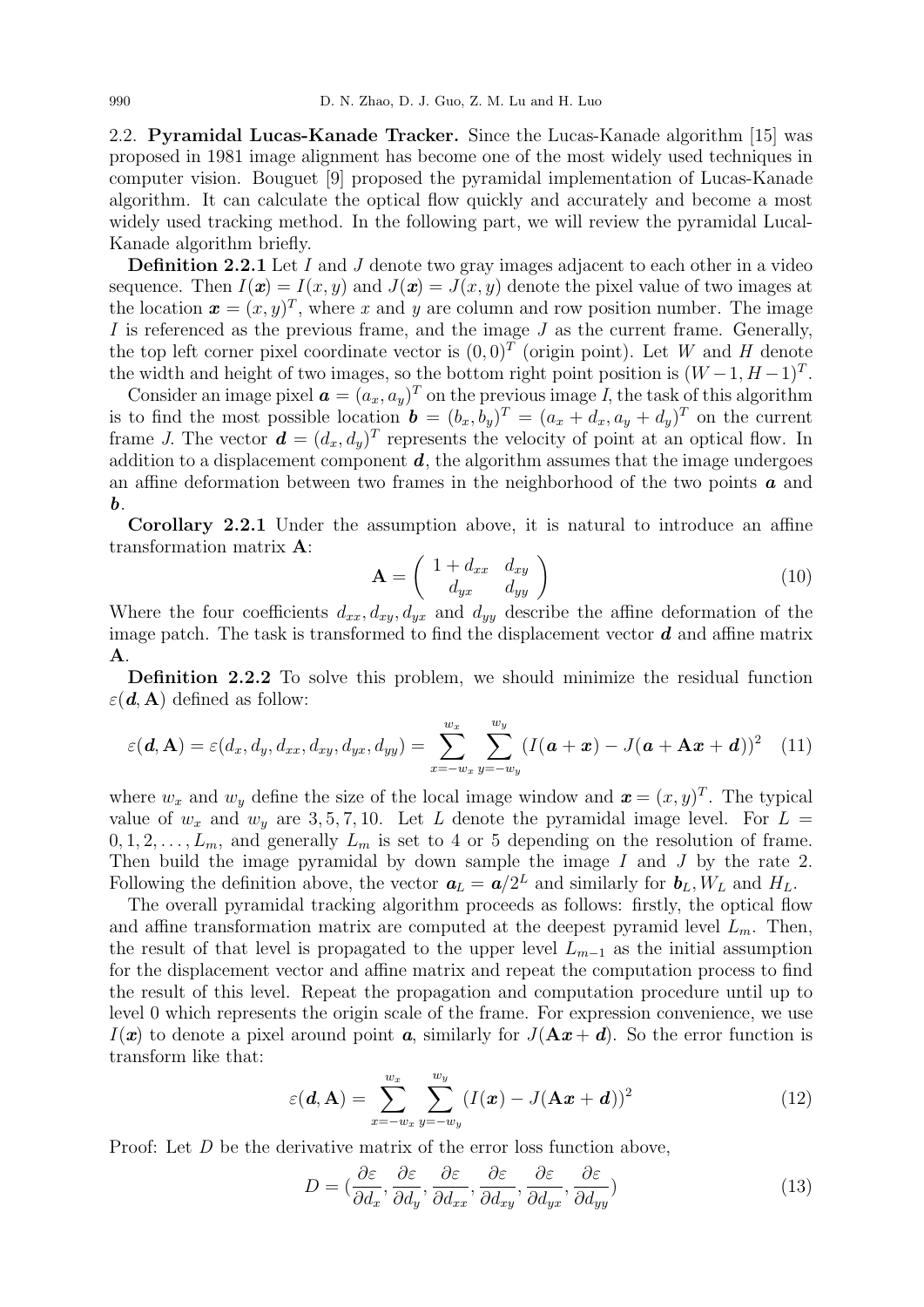When D reaches the state below, we get optimized parameters.

$$
D_{optimum} = (0, 0, 0, 0, 0, 0)
$$
\n<sup>(14)</sup>

We expand the expression of  $D$ :

$$
D = -2 \sum_{x=-w_x}^{w_x} \sum_{y=-w_y}^{w_y} (I(\mathbf{x}) - J(\mathbf{A}\mathbf{x} + \mathbf{d})) P(J, \mathbf{x})
$$
(15)

Where  $P(J,\mathbf{x})$  is the differential matrix of  $J(\mathbf{A}\mathbf{x} + \mathbf{d})$ :

$$
P(J, x) = \left(\frac{\partial J}{\partial x}, \frac{\partial J}{\partial y}, x\frac{\partial J}{\partial x}, y\frac{\partial J}{\partial x}, x\frac{\partial J}{\partial y}, y\frac{\partial J}{\partial y}\right)
$$
(16)

According to Taylor expansion theory, we obtain an approximate substitution:

$$
J(\mathbf{A}\boldsymbol{x}+\boldsymbol{d})\simeq J(\boldsymbol{x})+P(J,\boldsymbol{x})\boldsymbol{d}\tag{17}
$$

Although  $P(J,\mathbf{x})$  is defined as the differential matrix computed from image J, we can also perform that computation from image  $I$  since the motion between the two images is expected to be small. As a result, we perform another approximate substitution:

$$
D \approx -2\sum_{x=-w_x}^{w_x} \sum_{y=-w_y}^{w_y} (I(\boldsymbol{x}) - J(\boldsymbol{x}) - P(I, \boldsymbol{x})) P(I, \boldsymbol{x}) \tag{18}
$$

The remain part is a mathematical problem, you should simply do the expression first and use Newton-Raphson iterative algorithm to obtain the accurate approximation.

2.3. Forward-Backward Error Detector. As we can see from Section 2.2, the pyramidal LK optical flow tracker performs without any failure detection, although tracking often results in failure in practice. Kalal et al [10] proposed a method that enabled any tracker to self-evaluate its reliability. The proposed method is based on so called forward-backward consistency assumption that correct tracking should be independent of the direction of time-flow. The overall forward-backward error detector performs as follows. Firstly, the tracker produces the points' location in the current frame by tracking forward in time. Secondly, the location of the validation points in the previous frame is calculated by backward tracking from the current frame to the previous frame. Thirdly, compare the original location and the validation location, if they differ significantly, the forward tracking is regarded as failure.

**Definition 2.3.1** Let  $S = (I_1, I_2, \ldots, I_t, I_{t+1}, \ldots, I_{t+k})$  be an image sequence and  $x_t$  be a point location in time t. Using LKT to obtain the forward tracking location  $\hat{x}_{t+1}$  on  $I_{t+1}$ , then track the point  $\hat{x}_{t+1}$  from  $I_{t+1}$  to  $I_t$  to produce the validation location  $\hat{x}'_t$ . The forward-backward error is defined as

$$
FBE = \|\hat{x}'_t - x_t\| \tag{19}
$$

3. Multiple Objects Tracking Framework. Multiple objects tracking framework is designed for tracking multiple unknown objects in a video. The block diagram of the framework is shown in Fig. 1.

This framework consists of four parts. The foreground extraction part detects the moving objects in the scene for the next procedure. The tracking list records all the objects' locations for tracking and the trajectories. The LK tracker estimates the objects' motion between consecutive frames under the assumption that the frame-to-frame motion is limited and the objects are visible. The forward-backward error maps are generated by LK tracker with a brute force points selection mechanism, which selects feature points using uniform under-sample. When a new frame comes, it is processed by our tracking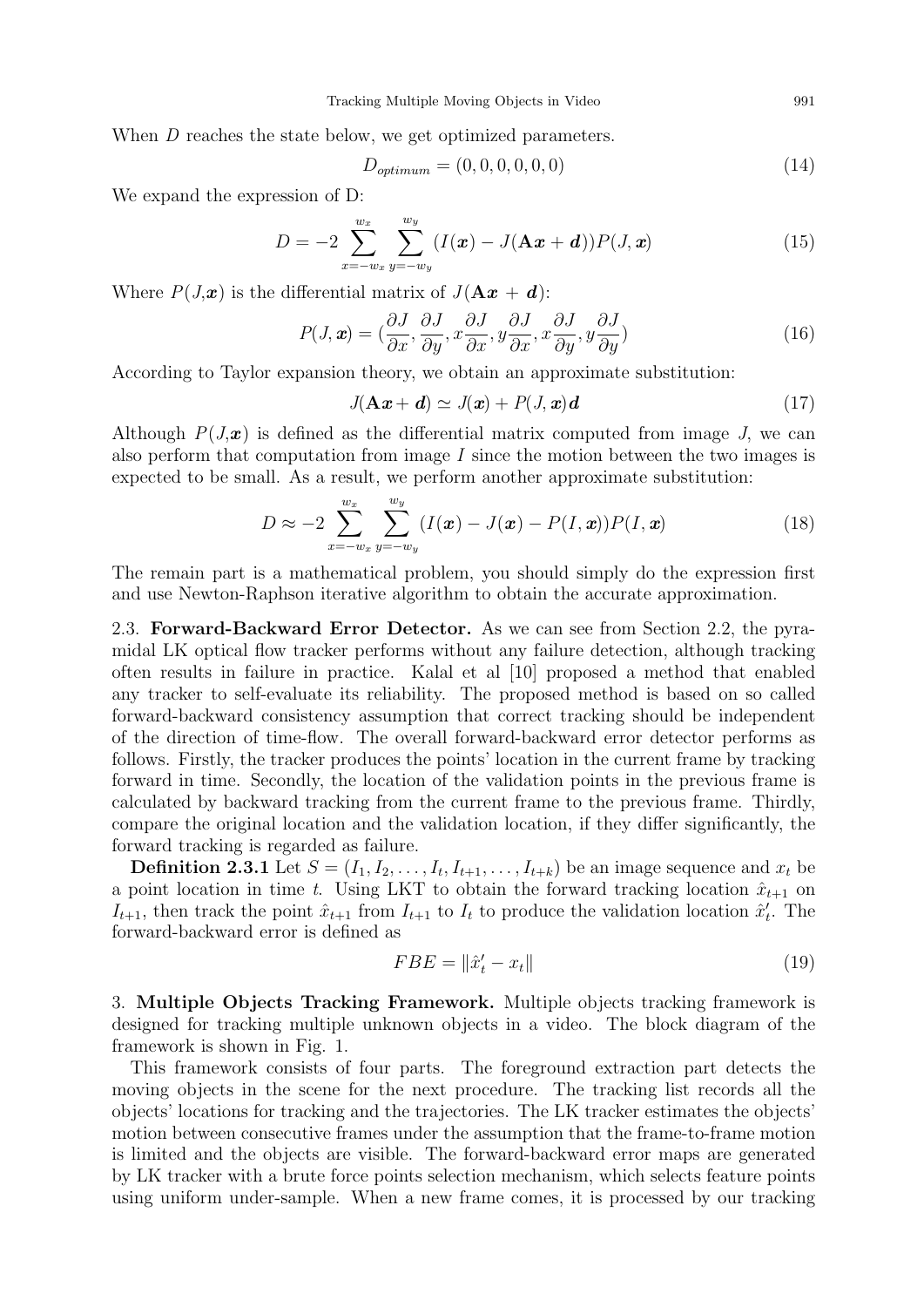

FIGURE 1. The General framework for multiple objects tracking.

system by using foreground extractor and then the interested regions in this frame are located. Then we estimate and update the locations of objects already in tracking list, and compare the foreground regions and the regions in the tracking list. If some foreground regions are not in the tracking list, we add them to the list as new targets. When an existing target doesn't match with any foreground region, we add a time stamp to this target. If it stays static over a threshold time, the system will delete it from the tracking list. If some targets meet tracking failure, we also delete them.

To estimate the bounding boxes of targets, we implement a median filter. When we get a forward-backward error map composed by the FBE of sample points, we search the median in this map and filter out the larger half. Then we calculate the average displacements of the remaining point as the bounding box displacement. To calculate the scale change, we calculate the current and previous distances for each remaining pair and obtain a ratio between them, and then the median of all ratios is defined as the bounding box scale change ratio. In comparing procedure, an important question is how to define two regions as matching. We use overlap ratio to solve this problem.

**Definition 3.1** If  $A_1$  is the area of a foreground region,  $A_2$  is the area of an existing target region and  $A_{12}$  is the overlap area of two regions, we define overlap ratio as:

$$
OR = \frac{A_{12}}{A_1 + A_2 - A_{12}}\tag{20}
$$

If  $OR > 0.3$ , we consider the two regions are matching.

4. Experimental Results. In this Section, we do some experiments to analyze the performance of our multiple objects tracking framework and draw a conclusion about the results. We select three real indoor surveillance video fragments for experiment, which contain one scene of a corridor and two scenes of a gate. The experimental program runs at a 2.93GHz intel E7500 PC. Fig. 2 shows that two people go into the scene, the right one walks into the room and the left one goes straight. In Fig. 3, two pedestrians walk side by side from left to the gate. In Fig. 4, three pedestrians come in the hall from the gate, then two walk to the top left and another walk to the bottom right. To distinguish the different objects, our tracking system gives each object an ID tag which is marked at the top left of the object, and we also display the trajectory of each target using a red line. As you can see in Figs. 2-3, our system work well at three surveillance scenes.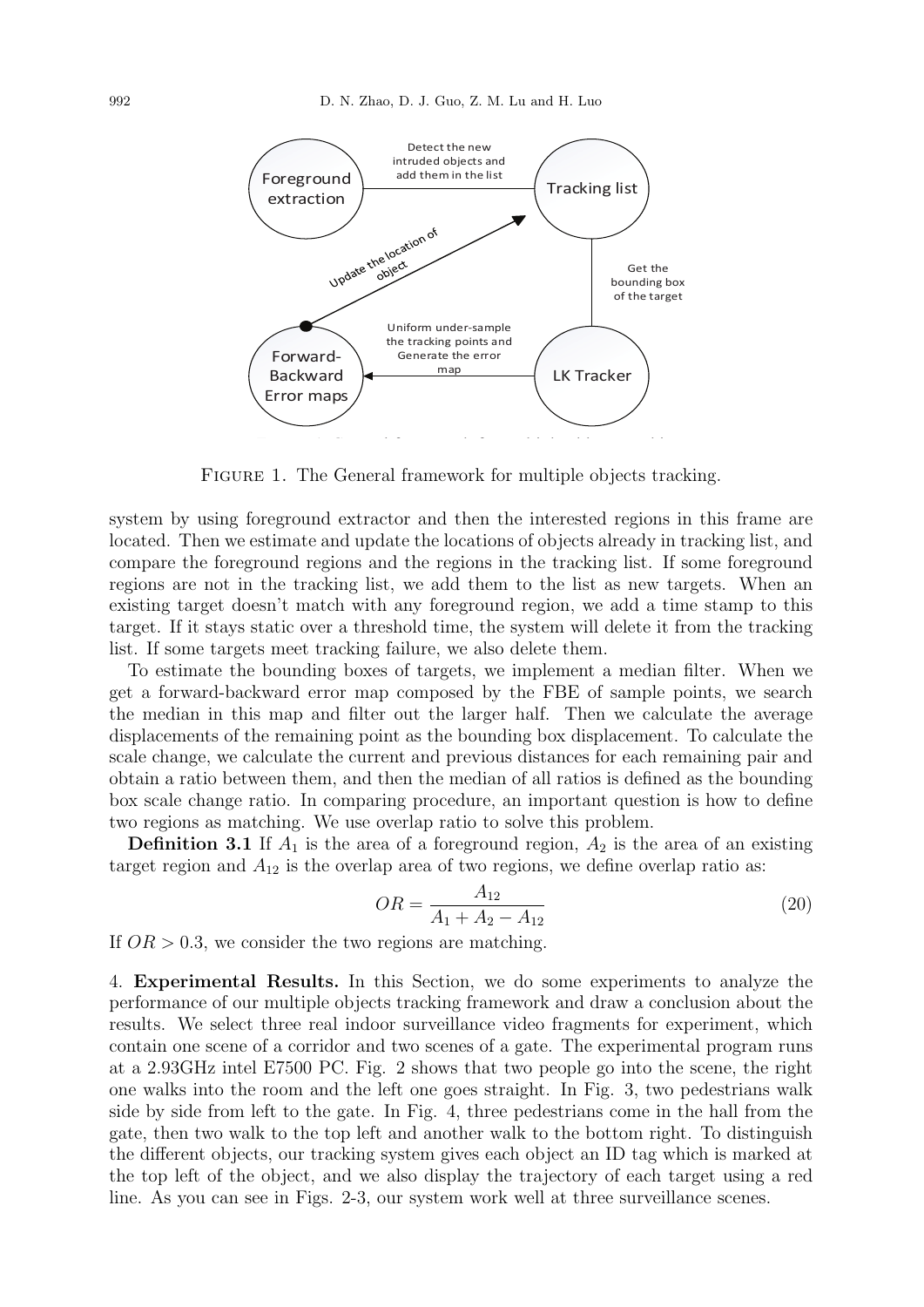

Figure 2. Corridor.





Because the resolution of the selected video sequences is relatively high  $(960 \times 576)$ , the time cost is a little higher, achieving only quasi real-time level. Table 1 shows the average processing time cost per frame. When the number of objects increases, the time consumption also increases.

To evaluate the performance of the video tracking, manually moving objects are extracted as the ground truth and compared with the results obtained by the proposed method. From each frame in the video, few parameters like True Negative (TN), True Positive (TP), False Negative (FN) and False Positive (FP) are calculated. Where TP is total number of pixels where both ground truth and proposed results overlap, TN is total number of pixels that both ground truth and proposed results doesn't contain object, FP is total number of pixels, where obtained results contain object, while ground truth does not contain any object and FN is total number of pixels where ground truth contains the object and proposed system does not contain the object. Later, the metrics like Recall and Precision are calculated using TP, TN, FP and FN. The Recall also known as detection rate gives the percentage of matching true positive positives with ground truth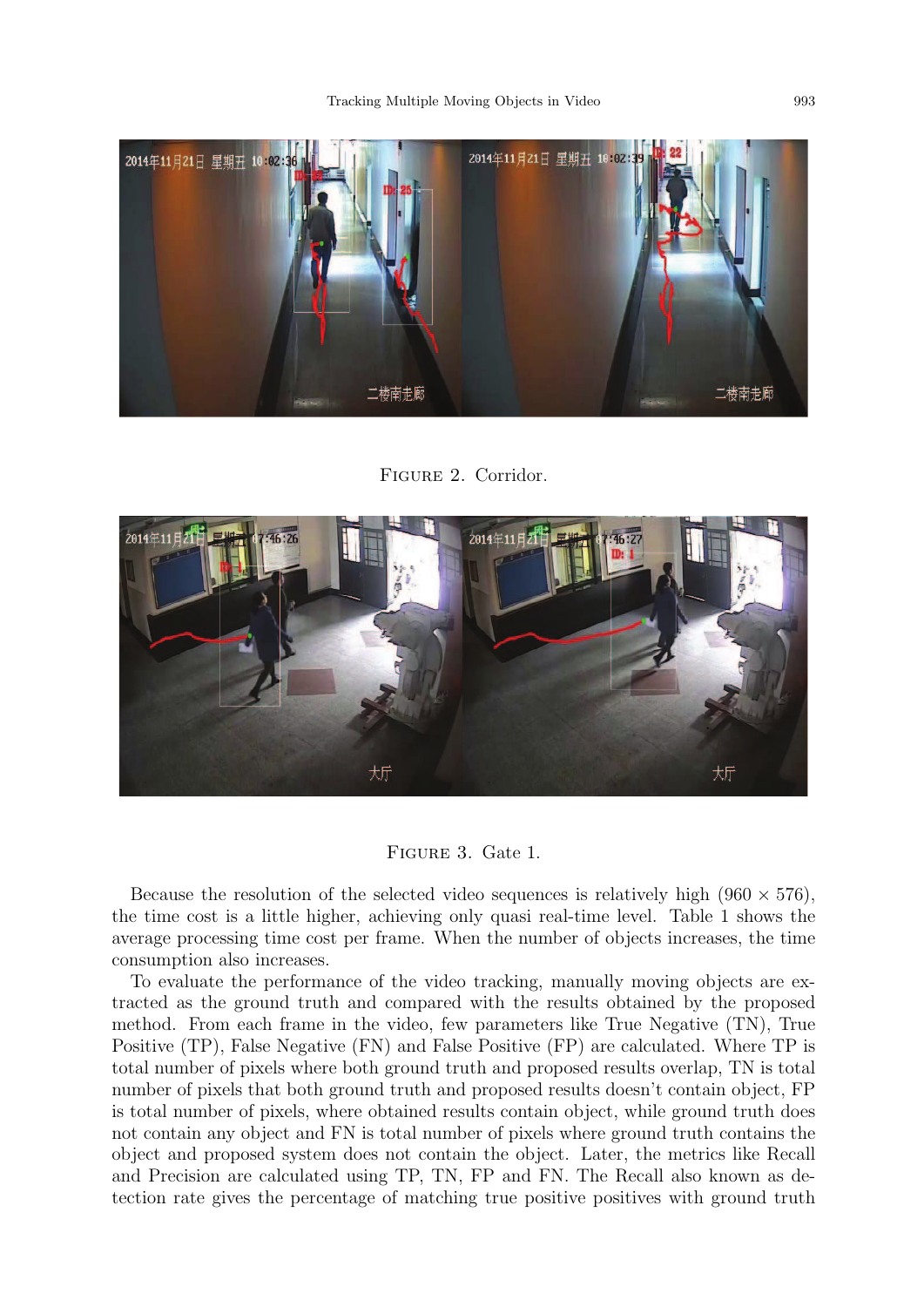

Figure 4. Gate 2.

|  | TABLE 1. Time consuming results. |  |
|--|----------------------------------|--|
|  |                                  |  |

| Sequence                | Corridor Gate 1 Gate 2 |       |       |
|-------------------------|------------------------|-------|-------|
| Average time $cost(ms)$ | 123.6                  | 140.2 | 150.5 |

| TABLE 2. Recall and precision results. |  |  |
|----------------------------------------|--|--|

| Sequence          | Corridor Gate 1 Gate 2 |        |        |
|-------------------|------------------------|--------|--------|
| Average recall    | 0.7652                 | 0.7932 | 0.8143 |
| Average precision | 0.8331                 | 0.8523 | 0.8612 |

as Recall  $= TP/(TP + FN)$ . Precision represents the percentage of true positives not matching with ground truth as Precision  $= TP/(TP + FP)$ . Table 2 shows the average tracking recall and precision per frame. For all video sequences, our scheme can get the tracking recall and precision around  $76\% - 86\%$ .

5. Conclusions. In this paper, we studied the problem of tracking multiple objects in a video stream. We designed a new framework that tacking multiple objects based on foreground extraction. A quasi real-time implementation of this strategy has been described in detail. And we performed some experiments to illustrate the efficacy of our framework. Though we achieve a fundamental efficacy, there are a number of limitations in this framework. For instance, our strategy is based on foreground extraction. If the foreground is unreliable, the tracking system will fall into chaos. And the system only performs well with videos recorded by static cameras. Another problem is that our framework doesn't contain any learning components. If an object disappears in the scene and returns after a period, our system will not recognize it and will treat it as a new object. And if two or more objects are too close to be separated, as shown in Fig. 3, our system will regard them as one object. It will cause some system unreliability. In the future, we will study some learning methods to improve the performance, and it will a big challenge for time consumption and accuracy.

Acknowledgments. This work was supported partially by the Nature Science Foundation of Guangdong Province (2015A030310172), the Science & Technology Plan Projects